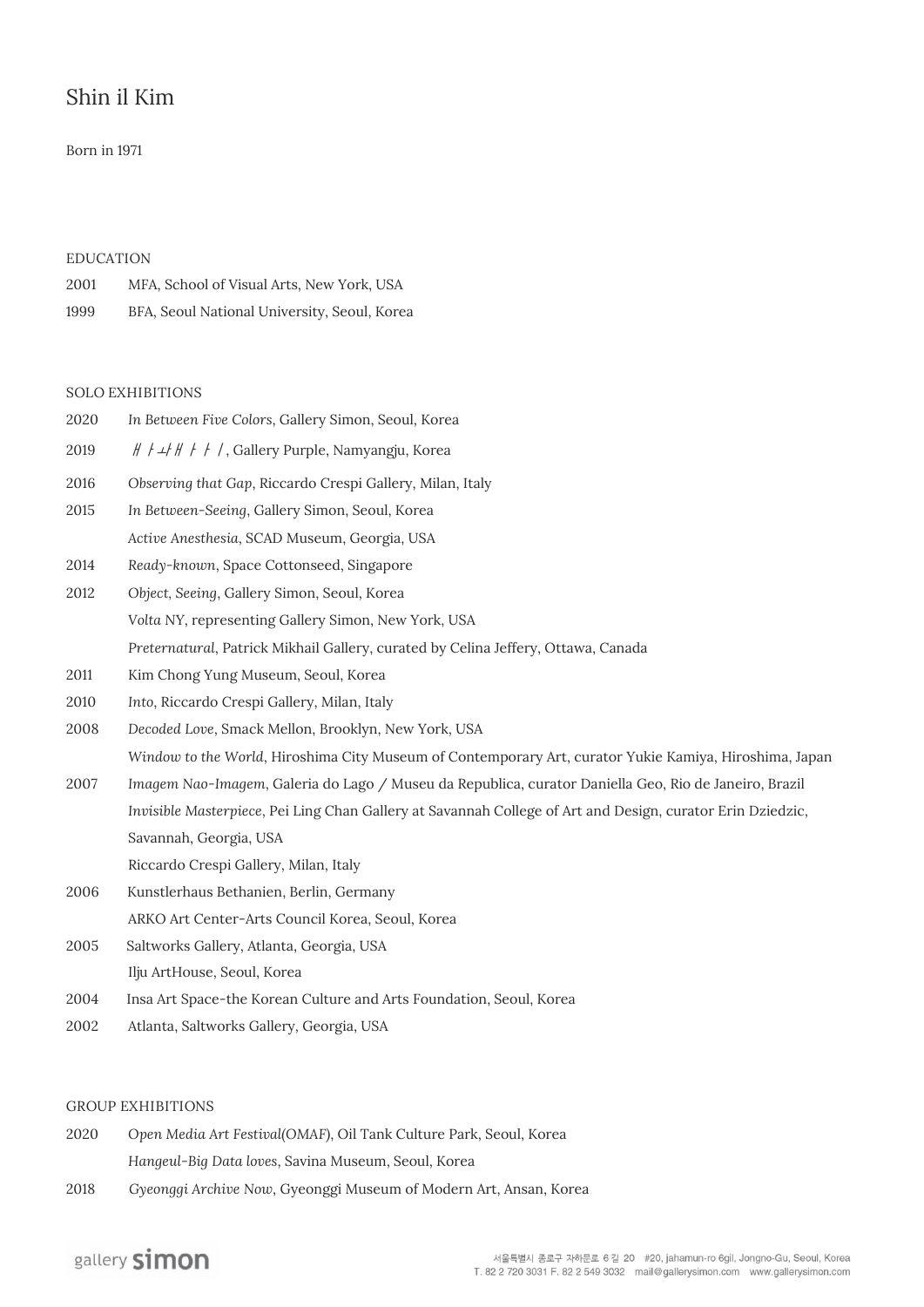*JungMari Company Works*, Artlink Gallery, Seoul, Korea

*The Third Print: Homo Archivist ; The Artist's Intervention*, Doing Art, Seoul, Korea

*GPS3*, Gallery Purple, Namyangju, Korea

*Mind*, Art Space Sun, Seoul, Korea

2017 *Your Hand, My Heart*, Gallery Simon, Seoul, Korea *Île Rousseau*, Quai des Bergues, AQUA, Swiss *Twenty Sixteen in 2016*, Samck Mellon, New York, USA

2016 *20th Anniversary Show*, Smack Mellon, New York, USA

- 2015 *Simon's Collection*, Gallery Simon, Seoul, Korea
- 2014 *Korea Artist Prize 2014*, National Museum of Modern and Contemporary Art, Seoul, Korea
- 2013 *Korean Art from the Museum Collection: Grand Narrative Part II*, National Museum of Modern and Contemporary Art, Seoul, Korea
	- *Dove non si tocca*, Tornielli Museum, curated by Gabi Scardi, Ameno, Italy

*Power, Where Does the Beauty Lie*, SOMA, Seoul, Korea

*White and White*, Carlo Bilotti Museum, Rome, Italy

- 2012 *Nostalgia is An Extended Feedback*, Nam June Paik Art Center, Youngin, Korea *Simon's Collection*, Gallery Simon, Seoul, Korea *New Acquisitions Collections*, Seoul Museum of Art, Seoul, Korea *Keeping It Real*, Colorado University Art Museum, Colorado, USA
- 2011 *Bad Romanticism*, Arko Art Center, Seoul, Korea *Summer Affair*, fordProject, New York, USA *Mediascape on Nam June Paik's Wake*, Nam June Paik Art Center, Youngin, Korea *MOA Invites*, Museum of Art Seoul National University, Seoul, Korea
- 2010 *Oh! Masterpiece*, 2009 New Acquisitions Collections, Gyeonggi Museum of Modern Art, Ansan, Korea *Lip\_Sync*, Shinsegae Gallery, Seoul, Korea
- 2009 *Media Media-Faces&Facts: Korean Contemporary Art in New York*, Queens Museum of Art, New York, USA *Triple Light*, El Museo Nacional de Artes Visuales, Montevideo, Uruguay *5:Multiplicity of Contemporary Art from South Korea*, Mary Ryan Gallery, New York, USA *Surveillance*, Affirmation Arts, curated by Rachel Vancelette, New York, USA *Cross Animate*, Coreana Museum of Art, Space C, Seoul, Korea

2008 *Drawing*, Daejeon Museum of Art, Daejeon, Korea *The 3rd Seville International Biennale*, Seville, Spain *The 5th Seoul International Media Art Biennale*, Seoul, Korea *Hermes Foundation Misulsang prize show*, Seoul, Korea *movement*, The Smith College Museum of Art, curator Linda Muehlig, Massachusetts, USA 2007 *Contemporary art in the world-New York*, Seoul Art Center, Seoul, Korea *Exposure*, The Rotunda Gallery, curator Patrick Grenier, New York, USA

*The Prague Contemporary Art Festival "tina b.2007"*, Old Waterworks, City Fables, Prague, Czech Republic *MoA Picks*, Museum of Art Seoul National University, curator Shinyoung Chung, Seoul, Korea *Lost in the Woods*, The University of Arizona Museum of Art, curator Lisa Fischman, Arizona, USA

*Today Art Museum*, curator Dan Cameron, Beijing, China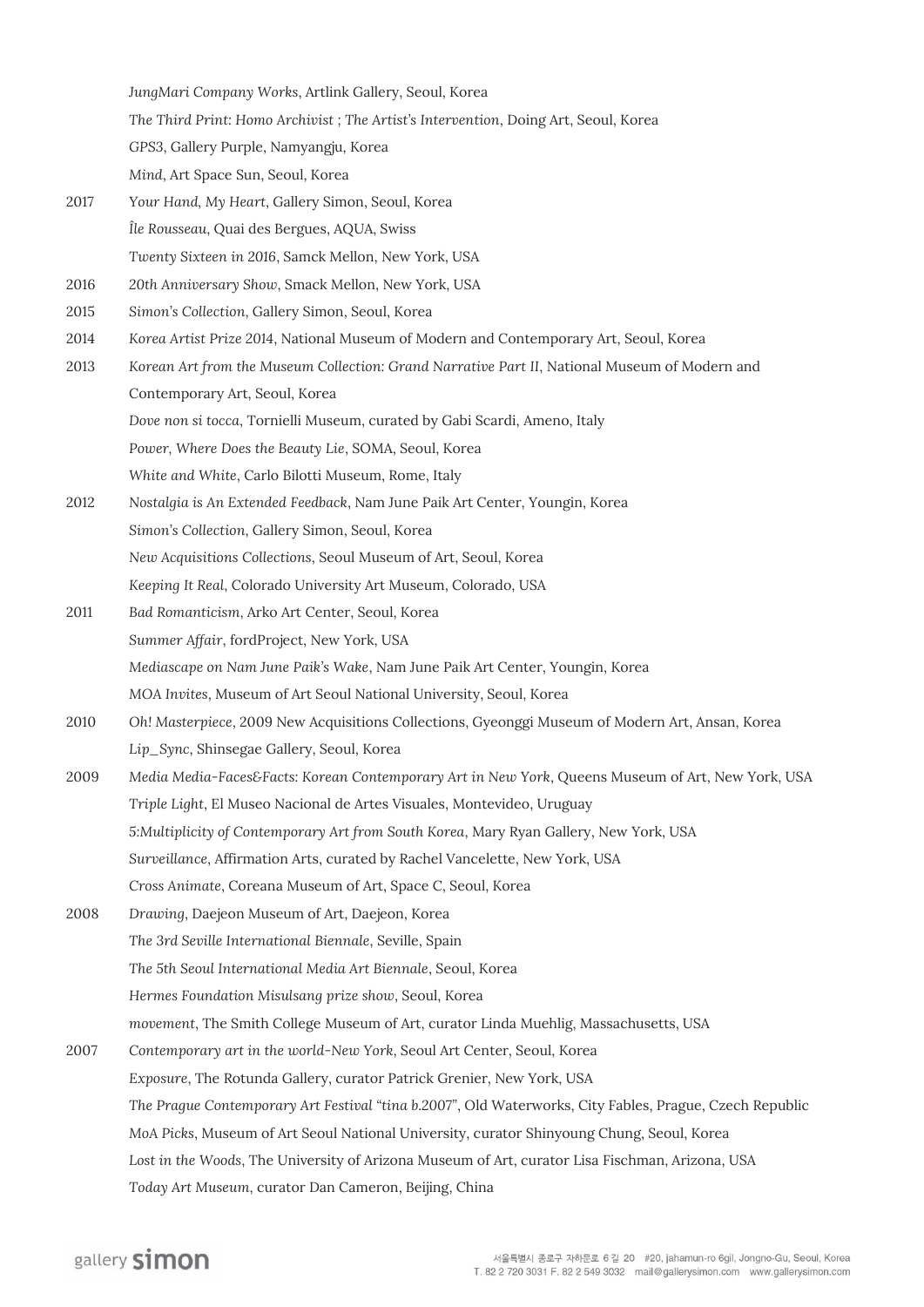- 2006 *Special Exhibition-Young Korean Artists*, National Museum of Contemporary Art, Seoul, Korea *Singapore Biennale 2006*, Singapore *Steiler Konter - Die Ausstellung*, Magazine4 Vorarlberger Kunstverein, curator Peter Lang, Bregenz, Austria *Shin il Kim and Dirk Krecker*, Basis, curator Felix Ruher, Frankfurt, Germany *Palau de la Virreina-La Capella*, berlintendenzen, Curator Dennys Matos and Lorena Perez, Barcelona, Spain *TranSpace-there is no sculpture*, Kim Chong Young Sculpture Museum, Seoul, Korea *Analog Animation*, The Drawing Center, New York, USA
- 2005 *The Gift: Building a Collection for the Queens Museum*, Queens Museum of Art, New York, USA *7th The Altoids Curiously Strong Collection*, New Museum of Contemporary Art, New York, USA *Power Station*, Marronnier Art Center-The Korean Culture and Arts Foundation, Seoul, Korea *Portland Biennial 2005*, Portland Museum of Art, Portland, Maine, USA
- 2004 *Queens International 2004*, Queens Museum of Art, Queens, New York, USA *Gwangju Biennale 2004*, Gwangju, Korea *AIM 24*, Bronx Museum of the Arts, Bronx, New York, USA
- 2003 *Panasonic zone*, Jersey City Museum, curator Rocio Aranda-Alvarado, Jersey City, New Jersey, USA *Portland Biennial 2003*, Portland Museum of Art, Portland, Maine, USA

#### **SELECTED AWARDS AND HONORS**

- 2012 Kim Se Joong Young Sculpture Award, Seoul, Korea Seoul Art Space-Geum Cheon Resident Artist, Seoul Foundation of Art and Culture, Korea New York State Council on the Arts, Individual artists grant, New York, USA
- 2011 Gyeonggi Creation Center Resident Artist, Gyeonggi do, Korea
- 2009 President Award from Lower Manhattan Cultural Council, New York, USA
- 2008 Akiyoshidai International Art Village, Yamaguchi, Japan
	- New York State Council on the Arts, Individual artists grant, New York, USA
- 2007 AHL Foundation Visual Arts winner-forth place, New York, USA CUE Foundation artist in residency program, New York, USA
- 2006 Lower Manhattan Cultural Council's Swing Space award, New York, USA
- 2005-6 Kunstlerhaus Bethanien International Studio Program, Sponsored by Korean Culture and Arts Foundation, Berlin, Germany
- 2004 The Pollock Krasner Foundation Grant, New York, USA Jerome Foundation New York City Media Arts Program Grant, USA Seventh Annual ALTOIDS Curiously Strong Collection, USA Artist Studio Residency and Emerging Artist Fellowship at Smack Mellon, New York, USA
- 2003 New York State Council on the Arts, State Media Artist Distribution Grant, New York, USA Artist in the Marketplace (AIM 24), Bronx Museum of the Arts, New York, USA Lower Manhattan Cultural Council's residency at The Woolworth Building, New York, USA
- 2001 Skowhegan Geraldine R. Dodge Foundation Fellowship, New York, USA

## **COLLECTIONS**

## gallery simon